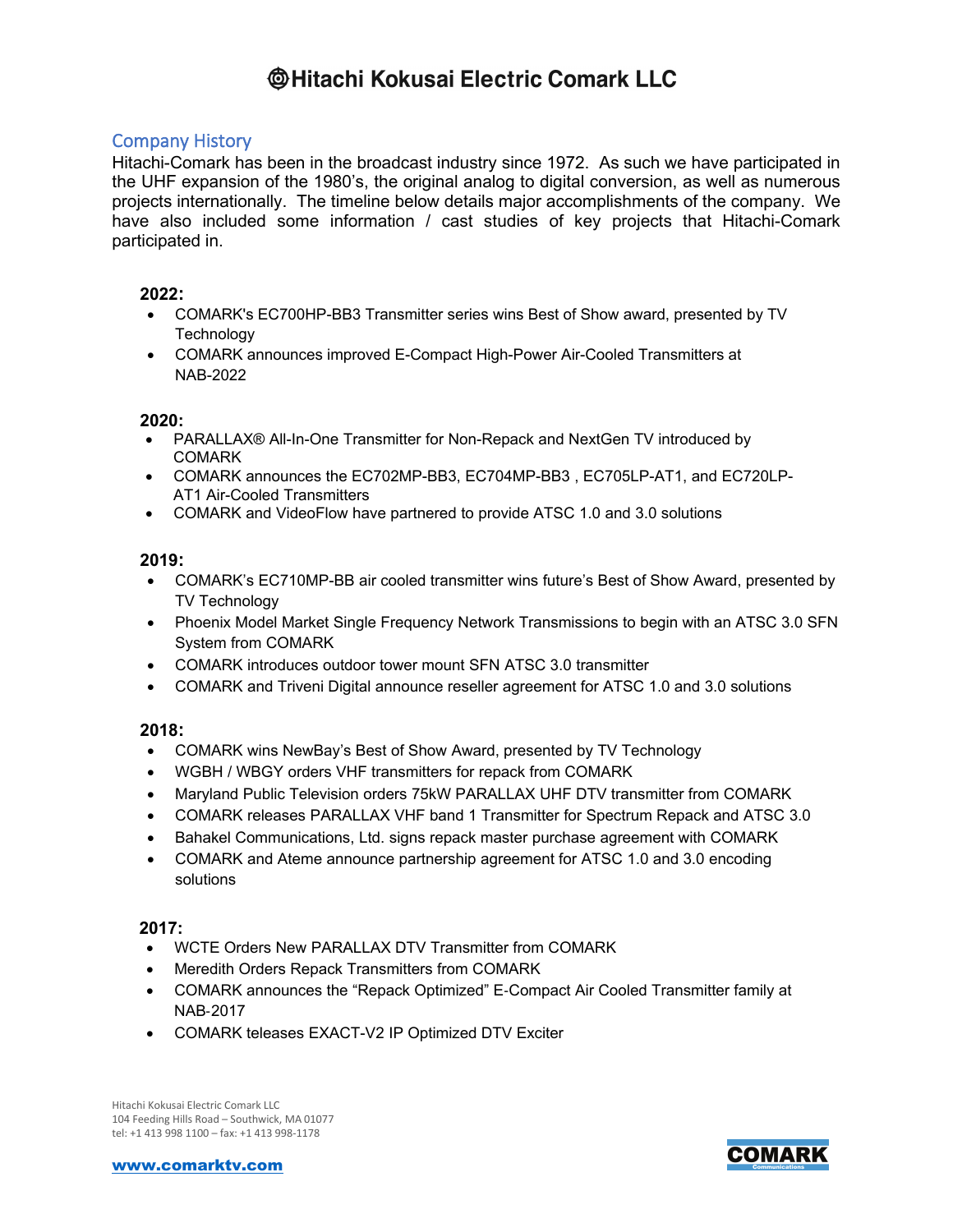- COMARK releases EXACT-V2 IP Optimized DTV Exciter
- COMARK Transmitter with TeamCast exciter ready for ATSC 3.0 Field-tests in Cleveland
- COMARK announces a live glass-to-glass ATSC 3.0 demonstration at NAB
- COMARK Releases PARALLAX™ Doherty VHF Transmitter for Spectrum repack and ATSC 3.0

### **2016:**

- COMARK wins NewBay Media's Best of Show Award, presented by TV Technology
- COMARK presents the E‐Compact DOHERTY Air Cooled Transmitter Family at NAB‐2016
- COMARK releases PARALLAX™ Wideband Doherty UHF Transmitter for Spectrum repack and ATSC

### **2015:**

- Samsung Electronics Co. Ltd., COMARK and TeamCast demonstrate the world's first Terrestrial Broadcast of full ATSC 3.0 technology at CES 2015, showing over the air reception of MPEG-H HEVC Ultra HD video and MPEG-H 3D audio content
- NAB-2015: COMARK introduces PARALLAX™—the industry's next generation medium and high power, liquid cooled, high efficiency solid state transmitter. It delivers an industry best of up to 27.5kW, stacked in a single rack cabinet
- NAB-2015: COMARK introduces the E-Compact series of high efficiency air cooled solid state UHF DTV transmitters. The E-Compact is available to support most worldwide DTV standards including ATSC, DVB, and ISDB-T
- ONE Media, COMARK and TeamCast join efforts for an end-to-end live demonstration of ATSC 3.0 technology at the NAB Show 2015

### **2014:**

- COMARK invests into Comark Communications LLC accelerating efforts to increase its global market share of broadcasting equipment, aiming to be one of the world's leading providers of video and wireless network solutions
- COMARK introduces QoS-1000; a cost effective solution for Quality of Service monitoring of any transmitter RF output

### **2013:**

- COMARK received an order from MNC Group (PT. Media Nusantara Citra Tbk) for a new DCX Paragon MSDC-IOT digital TV transmission system used to launch new DVB-T2 service for Global TV's free-to-air channel in Surabaya, Indonesia
- COMARK introduces the MPTV-8000 Medium Power TV series of solid state DTV transmitters. The MPTV-8000 solid state transmitters utilize DOHERTY amplifier technology along with the latest 50VDC LDMOS devices
- COMARK introduces the CMX-5000 MPEG-2 digital TV encoder and multiplexer. The CMX-5000 is an integrated platform but is also very flexible. The unit can be configured to accommodate several different encoding needs.

Hitachi Kokusai Electric Comark LLC 104 Feeding Hills Road – Southwick, MA 01077 tel: +1 413 998 1100 – fax: +1 413 998-1178

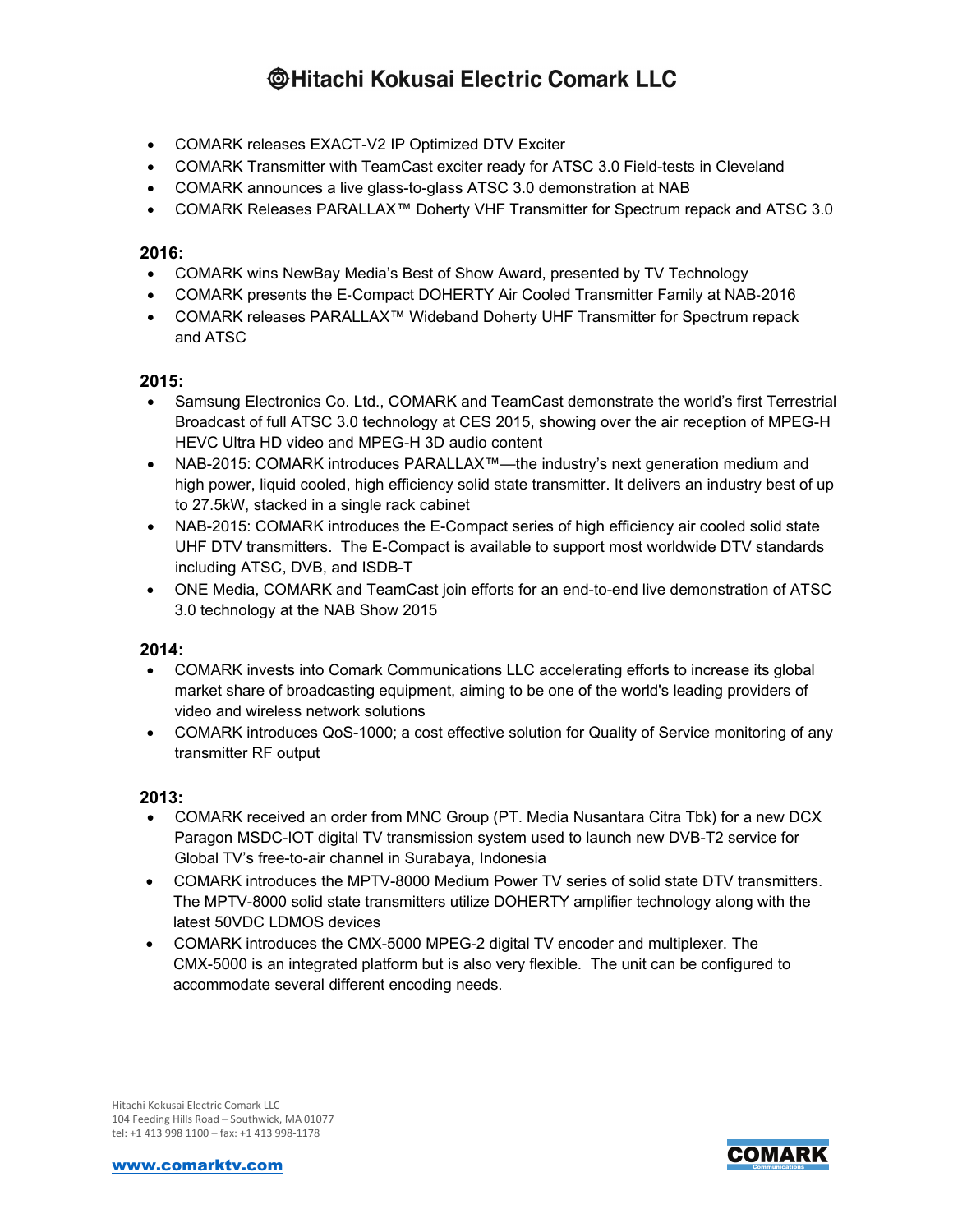### **2012:**

- Management buyout of the company and name changed from Thomson Broadcast, LLC to Comark Communications LLC
- COMARK launches the all new LPTV-8000 low power product line and ATSC-8000 advanced high performance digital TV exciter at the NAB show
- KQED Public Television, one of the nation's most-watched public television stations during primetime purchases a DCX Paragon two-tube 38kW DTV transmitter for its transmitter facility on Mt. Sutro, CA

## **2011:**

- Indosiar, one of Indonesia's top three broadcasters, ordered six new Thomson Inductive Output Tube (IOT) high-power transmission systems for its national television network.
- WMBC-TV successfully deployed an ATSC single-frequency network (SFN) from Thomson to improve its coverage in New Jersey and New York City.
- Brookhaven National Laboratory selected Thomson to supply technology for its NSLS-II Project in Long Island, N.Y.
- Thomson Supplies ATSC Mobile DTV System to WGCL-TV in Atlanta

### **2010:**

- Boston's WGBH Broadcasts Region's First ATSC Mobile Video Service with Thomson Platform
- Thomson Supplies Transmission System FOX Charlotte WCCB for Mobile DTV Broadcasting
- Arqiva Selects Thomson to Support New DVB-T2 Network in the U.K.

### **2009:**

• Thomson completes factory acceptance testing and begins delivery of first DCX Paragon transmitters for the digital switch-over in UK

### **2008:**

• US Broadcaster Trinity Upgrades Networks with Thomson's DCX Millennium Digital Transmitters

### **2007:**

- Thomson Delivers Transmitters for MediaFLO USA Mobile DTV Rollout
- Thomson selected for Modeo's DVB-H headend system for mobility deployment at their Pittsburgh, PA Network Operations Center (NOC)
- Thomson in Multi-Million Dollar Deal to Supply Transmitters for UK Digital Switchover, Arqiva(UK Reseller) orders 39 DCX Paragon 1+1 DVB-T transmitter systems

### **2006:**

• Lockheed Martin orders 2nd 400 MHz UHF IOT based SIIA from Thomson

### **2005:**

- WGBH upgrades existing IOT DTV Tx with Thomson DCX Paragon high efficiency IOT
- Crown Castle Orders Thomson's DVB-H Transmitter Systems for Mobile TV Deployment
- Cornell University orders 1.3GHz IOT based Scientific Industrial IOT Amplifier (SIIA) from Thomson
- Thomson supplies UHF IOT SIIA to Danfysik, Denmark for the Australian Synchrotron Project

Hitachi Kokusai Electric Comark LLC 104 Feeding Hills Road – Southwick, MA 01077 tel: +1 413 998 1100 – fax: +1 413 998-1178

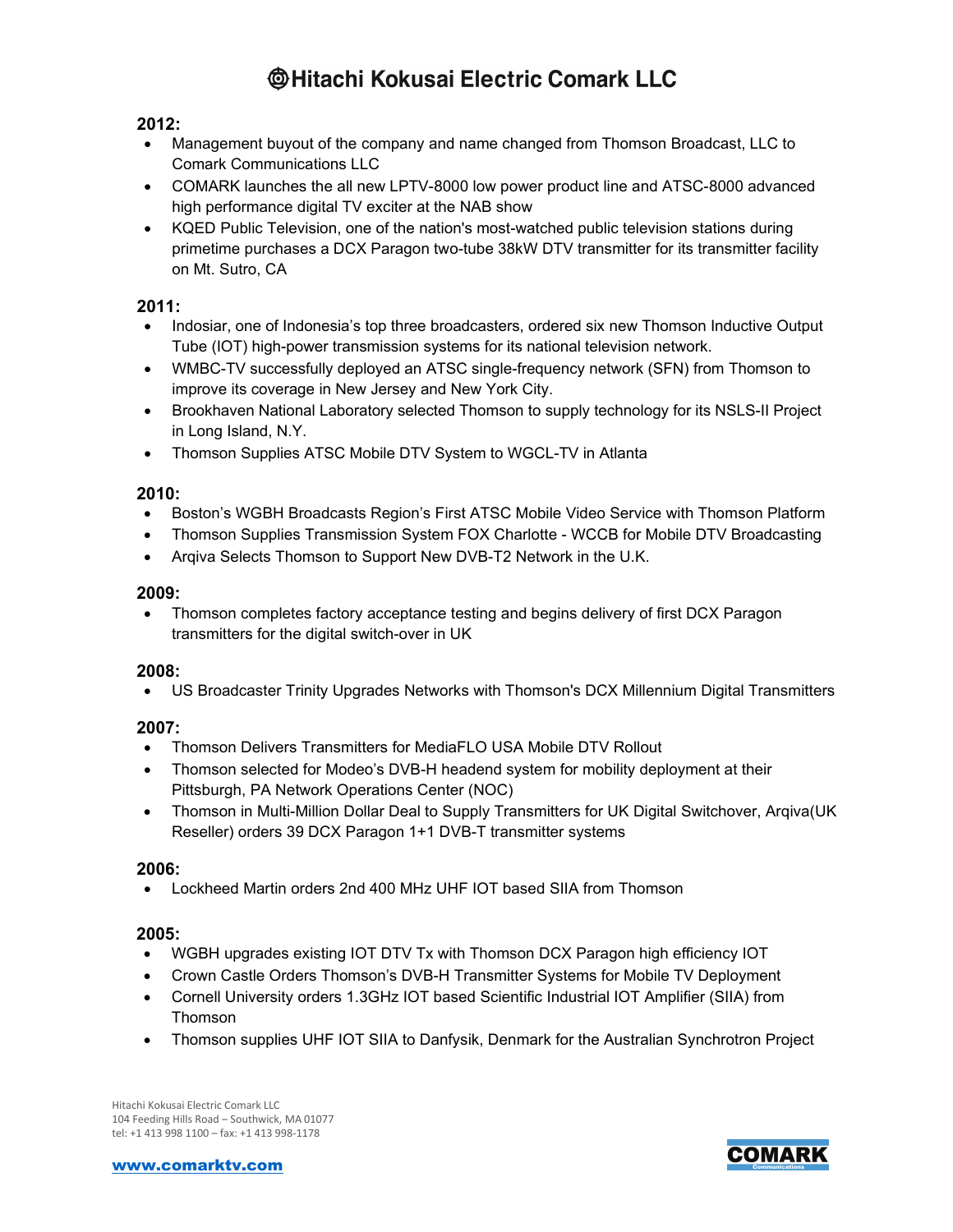## **2004:**

- Thomson unveils ADAPT-IV, Latest Generation Exciter for Digital Transmitters
- World on Wireless Limited Selects Thomson for Pay-TV Deployment in Bermuda, includes AFFINITY 200-watt average power digital solid-state UHF transmitters with integrated DVB-T modulators in a 19:1 active reserve configuration including all necessary RF combining and switching systems.
- Lockheed Martin orders 400 MHz UHF IOT based Scientific Industrial IOT Amplifiers (SIIA) from Thomson for high power RF component testing
- Thomson supplies UHF IOT SIIA to Diamond Light Source, UK's national synchrotron science facility, located at the Harwell Science and Innovation Campus in Oxfordshire, England

### **2003:**

- Thomson wins 3rd Emmy Award for the pioneering development of Digital Modular Adaptive Precorrection (DAP™) for ATSC 8VSB Digital Transmitter Systems
- Thomson awarded patent for oil cooling of MSDC-IOT amplifier. Patent # 6,601,641
- Thomson awarded patent for a method to protect an IOT amplifier from stored energy in a linear High Voltage Power Supply (HVPS) without the use of a crowbar circuit. This patent covers the company's SoftArc Technology (SAT), which is incorporated in the DCX Paragon. Patent # 6,724,153
- Brookhaven National Labs orders UHF IOT based Scientific Industrial IOT Amplifier (SIIA) from Thomson

### **2002:**

• Thomson debuts the DCX PARAGON™ MSDC IOT transmitter, Revolutionary MSDC IOT technology premiers at NAB 2002

### **2001:**

- New York Public Broadcasting Stations sign with Thomson for digital rollout. Products included in the sale are Thomson DCX MILLENNIUM, ULTIMATE, and IOX transmitters
- Thomson introduces AFFINITY digital low power transmitter, Unit offers proven design and cost savings

#### **2000:**

- Raycom Media selects Thomson for digital transmission, purchase includes ULTIMATE solidstate transmission system
- The DCX Millennium transmitter debuts at NAB 2000

#### **1999:**

• Thomson wins a 2nd Emmy Award for technical achievement for MPEG analysis system

#### **1998:**

- WKOW-DT is the first station in the US to go "on-air" with full power DTV "N+1" configuration with transmitters supplied by Thomson
- Thomson, LIN Television's KXAS, and NBC work together to air live HDTV content in the form of a Texas Rangers baseball game, made possible by Thomson's digital transmitter

Hitachi Kokusai Electric Comark LLC 104 Feeding Hills Road – Southwick, MA 01077 tel: +1 413 998 1100 – fax: +1 413 998-1178



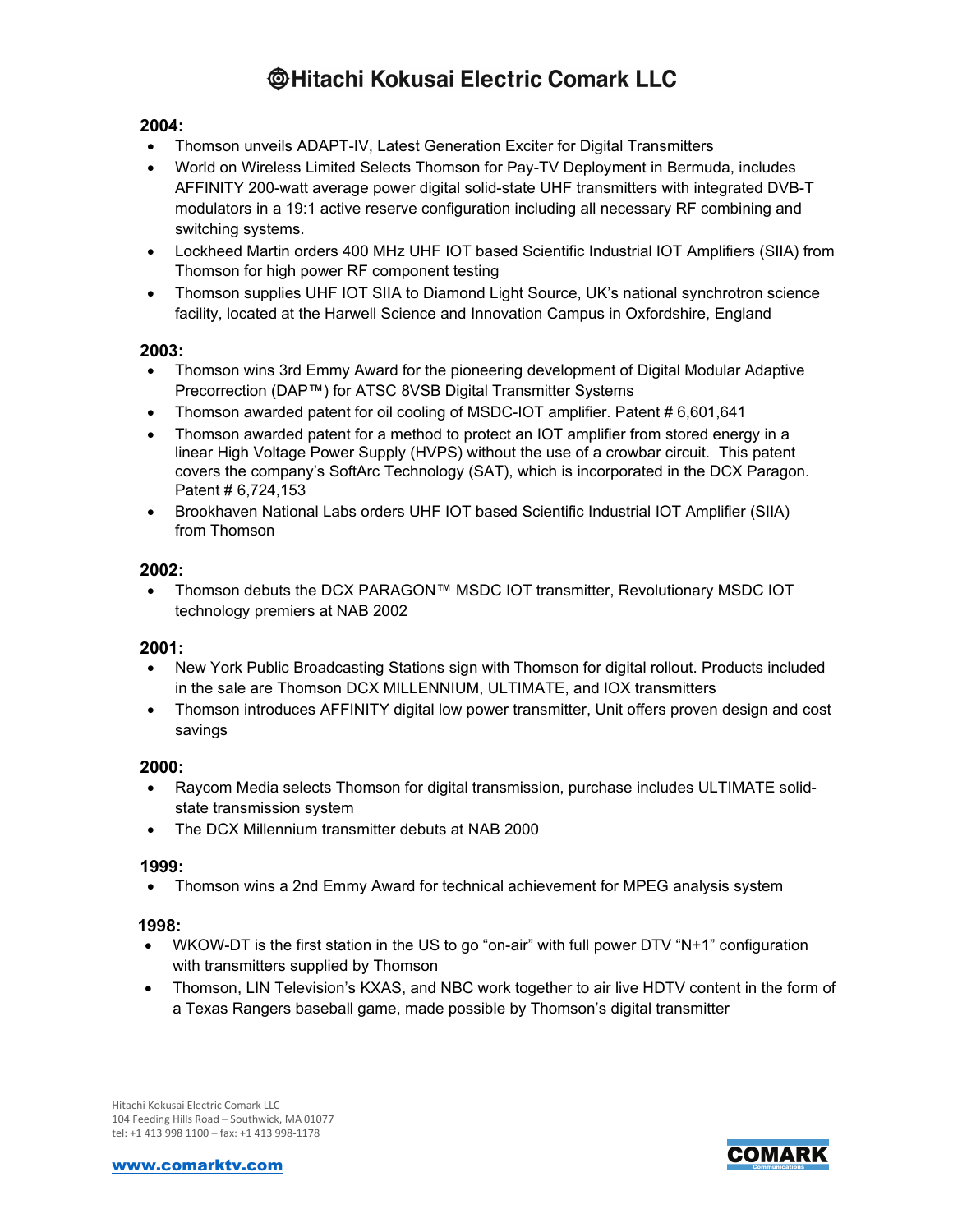## **1997:**

- Fox Television Group and Thomson sign DTV agreement
- Thomson Signs DTV agreement with PBS station WGBH
- Thomson and LIN Television sign DTV agreement

### **1996:**

- COMARK launches the first IOT transmitter specifically designed for digital at NAB '96
- COMARK and Ion Media (formerly Paxson Broadcasting) reach strategic DTV agreement
- COMARK and NBC sign strategic agreement to provide HDTV services to NBC owned and operated stations
- Thomson is selected to supply IOX digital transmitter for WHD-TV, the nation's model HDTV station project

### **1995:**

- Successful completion of North Carolina field test project with COMARK IOT transmitters
- National Institute of Standards and Technology (NIST) granted matching funds to support a joint venture led by the David Sarnoff Research Center which included COMARK to develop critical technologies needed to enable production and delivery of HDTV

### **1994:**

• First COMARK domestic IOX transmitter "on-air" at WABU-TV 68 in Boston, MA

### **1993:**

- COMARK introduced the 3rd generation "IOX" transmitter line at NAB '93 supporting both NTSC and future HDTV for "DUAL USE"
- Delivered the first COMARK IOX transmitter with dual carrier NICAM sound in common amplification to the Finnish Broadcasting Company
- U.S. patent awarded to COMARK for aural carrier corrector. Patent # 5,198,904

### **1992:**

- COMARK launches the first IOT transmitter specifically designed for digital at NAB '96
- COMARK and Ion Media (formerly Paxson Broadcasting) reach strategic DTV agreement
- COMARK and NBC sign strategic agreement to provide HDTV services to NBC owned and operated stations
- Thomson is selected to supply IOX digital transmitter for WHD-TV, the nation's model HDTV station project

### **1990:**

• COMARK receives an Emmy Award from the National Academy of Television Arts and Sciences (NATAS) for the development of the Klystrode tube and transmitter

### **1988:**

• First COMARK Klystrode IOT transmitter placed into full time broadcast service at WCES-TV

### **1987:**

• COMARK launched production of the Klystrode IOT based transmitter

Hitachi Kokusai Electric Comark LLC 104 Feeding Hills Road – Southwick, MA 01077 tel: +1 413 998 1100 – fax: +1 413 998-1178